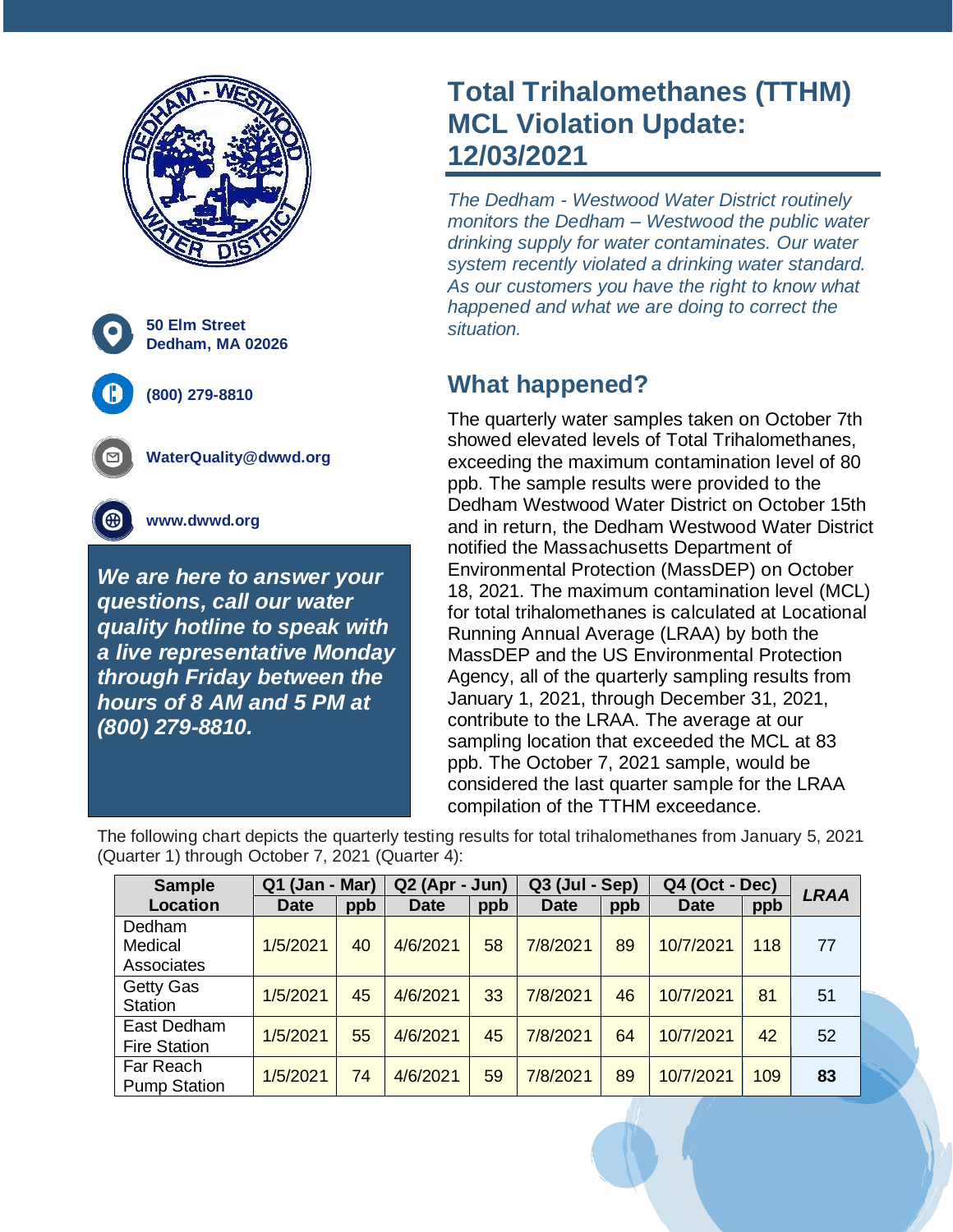### **Why did this happen?**

Our team consistently monitors the public drinking water supply for all regulated inorganic substances, unregulated (secondary) substances, organic disinfection byproducts, radionuclides, as well as lead and copper. We have been paying close attention and taking proactive measures to mitigate THMs in the public drinking supply due to an elevated sample result in 2019 (that did not exceed the Massachusetts Drinking Water Regulation). However, during this past summer, we saw record high temperatures in the month of June and historic rainfall amounts in July and August. We believe these two factors greatly contributed to the October THMs exceeding the LRAA. Other public drinking water suppliers in the Commonwealth have also been impacted by these unprecedented weather conditions.

#### **What are we doing about it?**

We immediately began measures to improve water quality and reduce the TTHMs in the public drinking water supply by:

- $\checkmark$  Reducing the age of the water in the distribution system through flushing. (The age of the water within the tanks and distribution lines can impact the level of TTHM in the public drinking water supply)
- $\checkmark$  Increased and blended supplemental water from the Massachusetts Water Resource Authority to reduce TTHM in the water supply.
- $\checkmark$  Increased sampling, testing, and monitoring TTHM monthly to gauge our actions and to implement other necessary actions to reduce TTHMs in the water supply.

#### **Monthly Total Trihalomethanes (TTHM) Testing Results**

The Dedham – Westwood Water District has implemented monthly sampling at the Fox Hill Water Storage Tanks 1 & 2, and at the Far Reach Pump Station and Dedham Medical Associates (the two sampling locations that had the highest results for TTHMs in the final quarter of 2021) to measure the impact of our corrective actions and determine our next steps. Water storage tank sampling is not a compliance measure of a public drinking water supplier, however sampling at the tanks can provide our team with a subsequent data set for comparative analysis and determine if modifications are needed in the treatment process.

*The sampling results in the chart below are not an indication that we are no longer in violation of the maximum contamination level for TTHM. The Dedham – Westwood Water District is sharing this information with the public in the spirit of transparency.* 

|            |          |        | <b>Tank Samples</b> | <b>Distribution Samples</b> |                |                   |
|------------|----------|--------|---------------------|-----------------------------|----------------|-------------------|
|            |          |        |                     |                             | Far Reach      | Dedham            |
|            | Fox Hill | Fox    | Sandy               | Stoughton                   | Pump           | Medical           |
| Date       |          | Hill 2 | Valley              | Road                        | <b>Station</b> | <b>Associates</b> |
| 10/7/2021  |          |        |                     |                             | 109            | 118               |
| 10/21/2021 | 94.5     | 86.4   | 86.8                | 43.6                        | 109            | 82.1              |
| 10/28/2021 | 74       | 54.6   |                     |                             | ٠              | ۰                 |
| 11/18/2021 | 53.7     | 46.4   | 98.2                | 72.6                        | 63.7           | 55.8              |